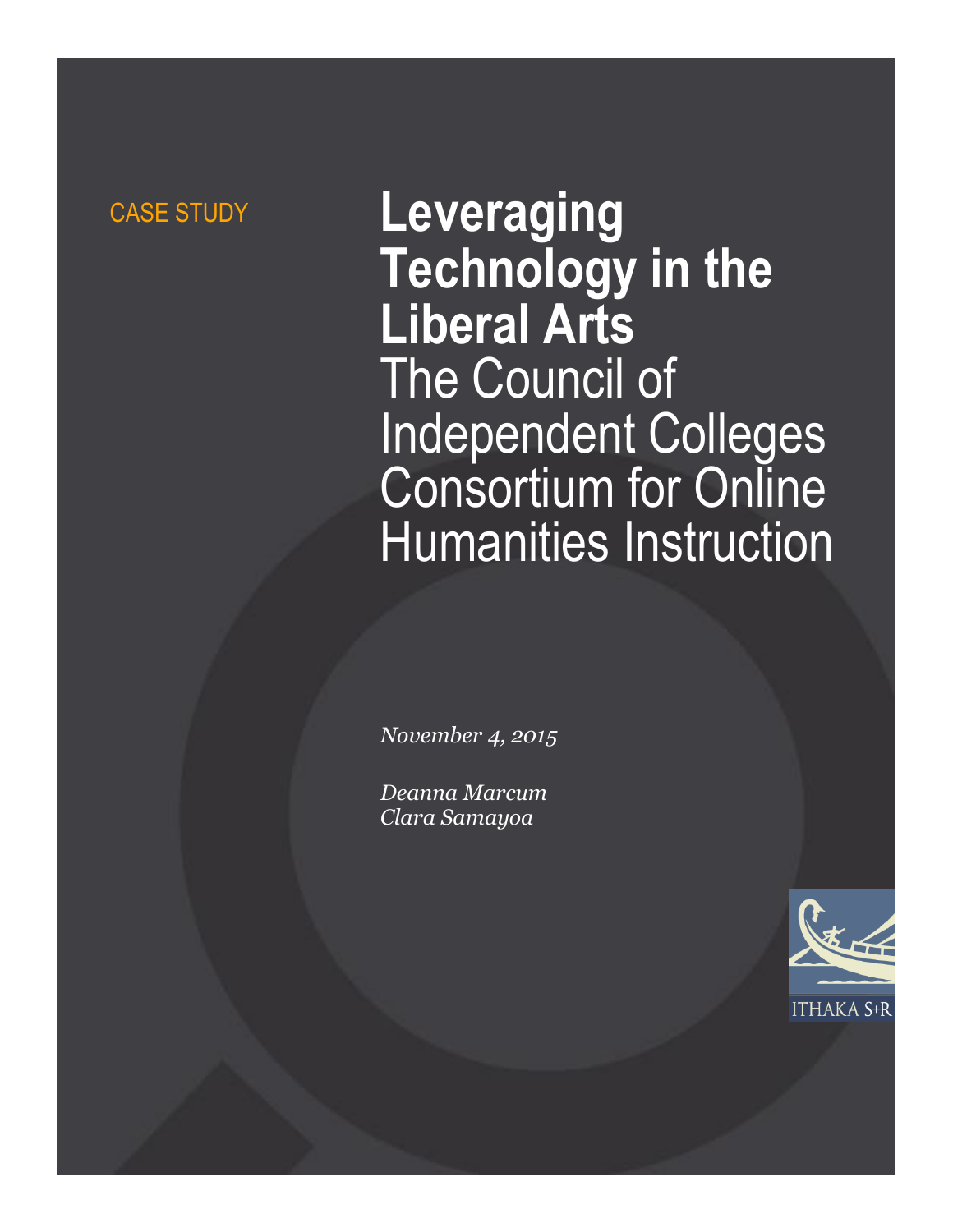

Ithaka S+R is a strategic consulting and research service provided by ITHAKA, a not-for-profit organization dedicated to helping the academic community use digital technologies to preserve the scholarly record and to advance research and teaching in sustainable ways. Ithaka S+R focuses on the transformation of scholarship and teaching in an online environment, with the goal of identifying the critical issues facing our community and acting as a catalyst for change. JSTOR, a research and learning platform, and Portico, a digital preservation service, are also part of ITHAKA.

Copyright 2015 ITHAKA. This work is licensed under a Creative Commons Attribution-NonCommercial 4.0 International License. To view a copy of the license, please see http://creativecommons.org/licenses/by-nc/4.0/.

ITHAKA is interested in disseminating this work as widely as possible. Please contact us with any questions about using the case study: research@ithaka.org.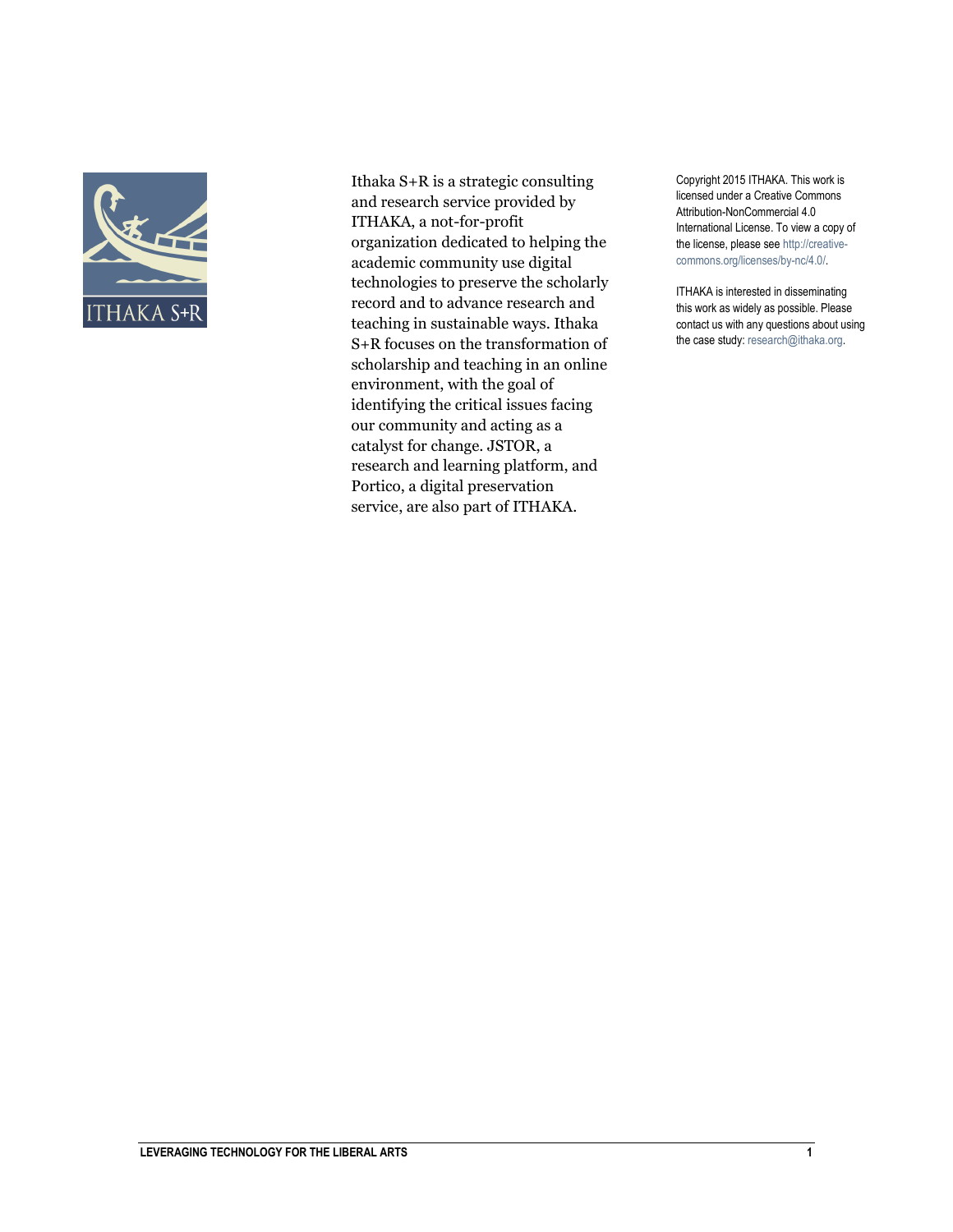### **Introduction**

The Council of Independent Colleges (CIC), created in 1956, is a membership organization of nearly 700 independent, non-profit colleges and universities. The organization exists to support college and university leadership, advance institutional excellence, and enhance public understanding of private higher education's contributions to society. To achieve these goals, CIC hosts and develops programs, seminars, and conferences that help institutions improve the quality of education, administrative and financial performance, and institutional visibility.

Economic pressures have forced presidents of independent colleges to become more innovative in their curricular offerings and to look for ways to reduce costs, increase enrollments, or both.

The issues that the presidents of CIC colleges have in common are well articulated in CIC's July 15, 2015 report, *Mission-Driven Innovation: An Empirical Study of Adaptation and Change among Independent Colleges*. <sup>1</sup> Chief among them are the economic pressures on families as they confront tuition costs. Students and their families, particularly in this economic climate, are more focused on academic programs that are likely to be converted to well-paying jobs. Finally, there is increased competition for students among independent colleges and increasingly these institutions engage in aggressive tuition discounting. These economic pressures have forced presidents of independent colleges to become more innovative in their curricular offerings and to look for ways to reduce costs, increase enrollments, or both.

The humanities have been hit hard by these trends. As the number of humanities majors has declined, small colleges have struggled to maintain a robust humanities course catalog—and, in particular, a set of needed upper-level courses—for the majors that remain. The colleges face a Hobson's choice: offer courses that enroll only a handful of students, which is financially unsustainable, or cut the courses and make it more difficult for students to complete their requirements and graduate on-time.

<sup>1</sup> James C. Hearn and Jarrett B. Warshaw, *Mission-Driven Innovation: An Empirical Study of Adaptation and Change among Independent Colleges.* Washington, DC: The Council of Independent Colleges, July 2015.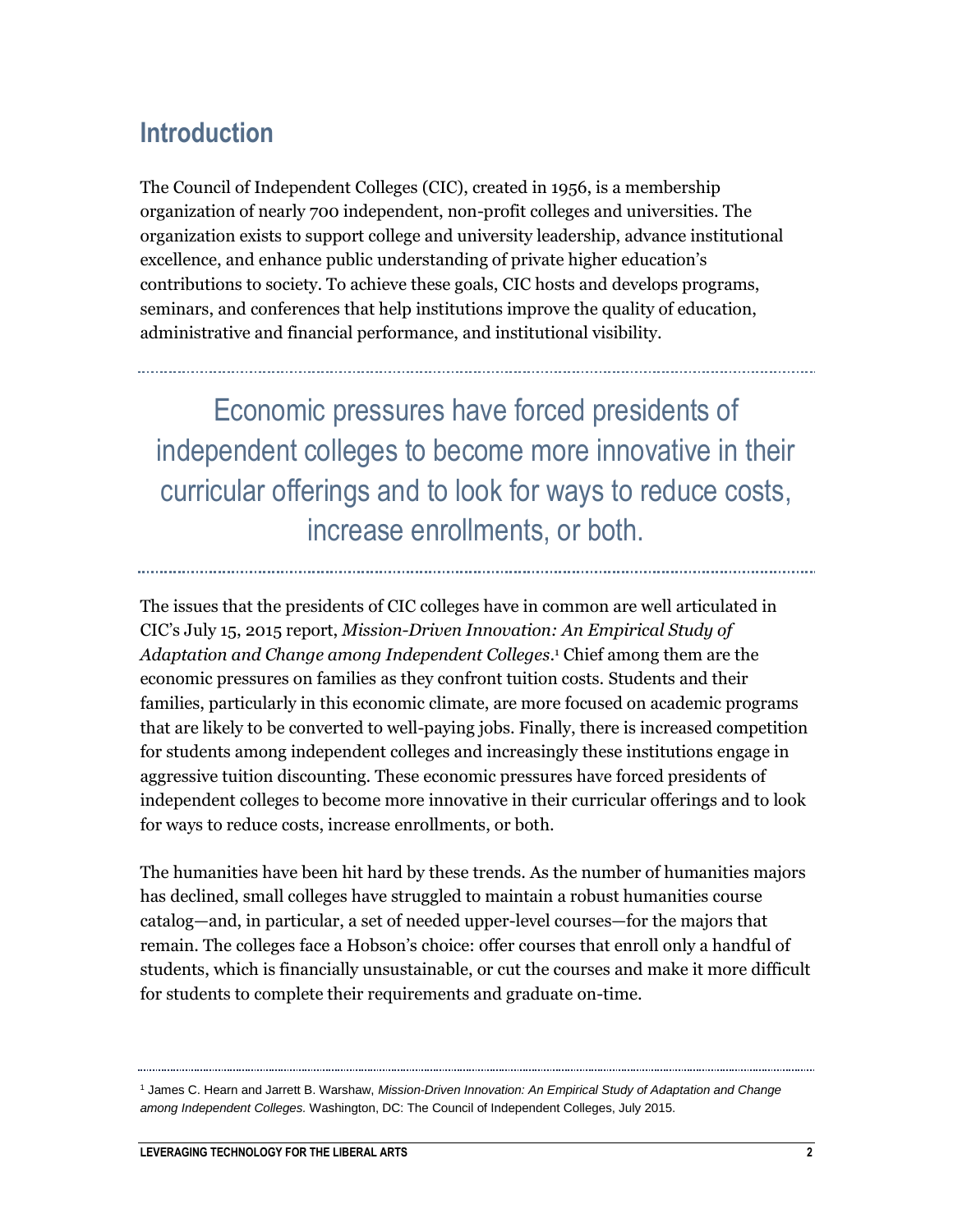While other case studies in Ithaka  $S + R$ 's series on educational transformation chronicle institutional achievements, this case study highlights an idea and a strategy for collaboration. The results of the work will not be clearly established for a few more years, but we are interested in the collaborative process that 21 participating colleges in CIC have engaged in as they attempt to address the problem of upper-level humanities courses through technology. With funding from The Andrew W. Mellon Foundation, CIC set about creating a Consortium of its members who would support one another in the design of online, upper-level humanities courses that would be offered to students at all of the participating colleges. The Consortium was intended to further three goals:

- To provide an opportunity for CIC institutions to build their capacity for online humanities instruction and share their successes with other liberal arts colleges;
- To explore how online humanities instruction can improve student learning outcomes;
- To determine whether smaller, independent, liberal arts institutions can make more effective use of their instructional resources and reduce costs through online humanities instruction.

CIC engaged a team at Ithaka S+R to design and carry out an assessment of the program and its progress towards these three goals. In addition to discussing the preliminary student learning outcomes of that assessment, covering the first year of the Consortium, we take a closer look at the experiences of six participating institutions, focusing on two issues: how did individual faculty members experience preparing and teaching their online courses; and how do administrators believe that the project is contributing to change on their campus.

Both faculty and administrators expressed great satisfaction with the project in the first year. Several faculty who had not taught online courses before took great pleasure in successfully executing a course. Many were surprised by the extent to which online discussions were as successful, or even more successful, than face-to-face classroom discussions. For the independent colleges, this consortial approach to offering upperlevel humanities courses holds considerable promise for increasing options for students while containing costs. For humanities students, this may be an effective way to access a large selection of courses without having to forego the benefits of the liberal arts college environment.

### **Origins and Operations**

When massive open online courses (MOOCs) burst onto the scene, gaining much attention from educational journalists and private investors, CIC wondered what role, if any, these learning technologies might play in helping independent colleges meet these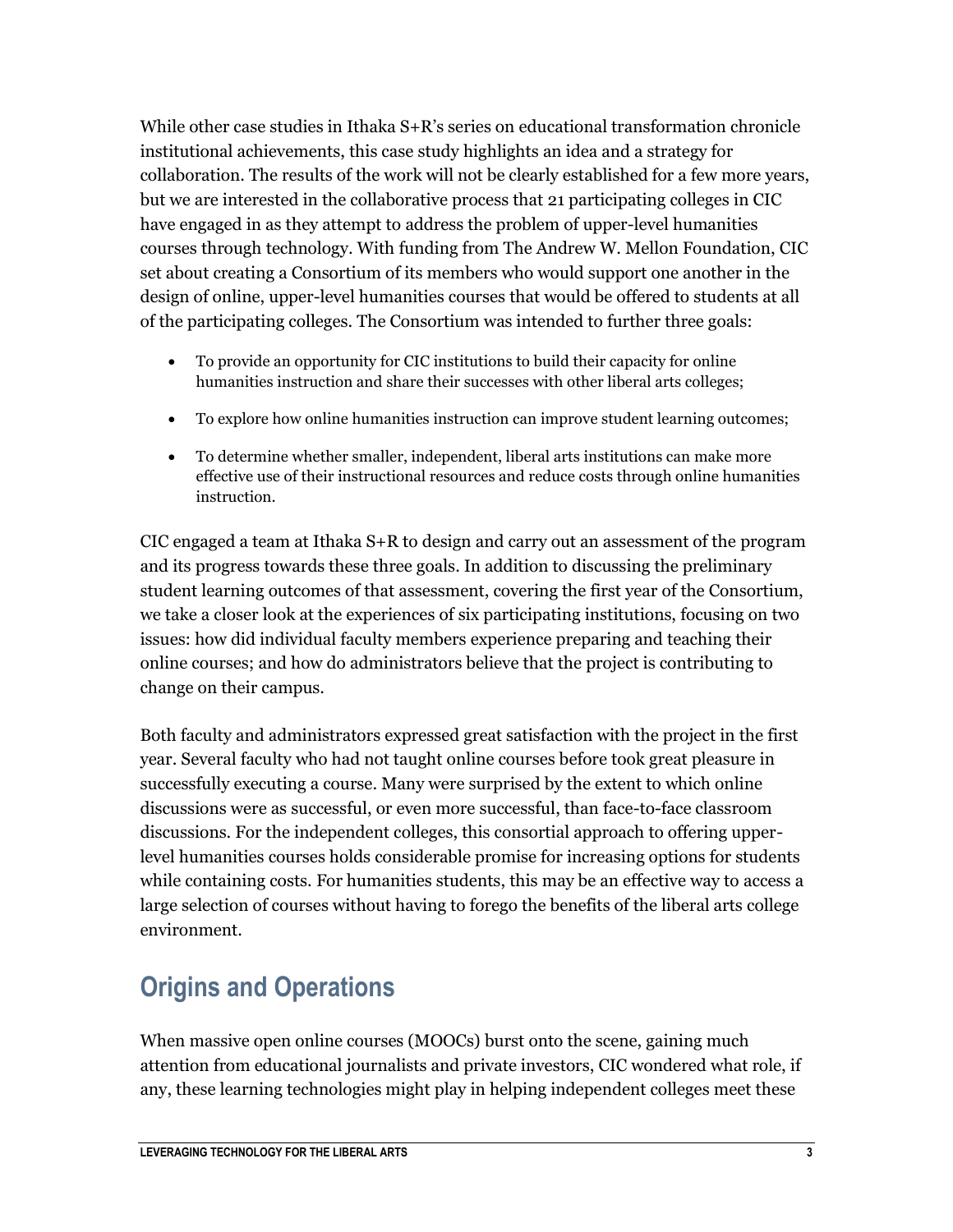challenges. Richard Ekman, president of CIC, thought members could benefit from a partnership with MOOC providers such as Coursera and edX, which would allow CIC members access to the courses they provided.

But, as he noted in an interview with Ithaka S+R in December 2014, Ekman soon realized that MOOCs did not solve the problems faced by small independent colleges.<sup>2</sup> They were not dealing with large, oversubscribed lecture courses, for which MOOCs could be beneficially substituted. A far more pressing problem for small colleges is a declining number of humanities majors, and the corresponding low enrollment in upperlevel humanities courses. Such courses are not financially sustainable, but canceling them would delay graduation for humanities majors. With this realization, the idea for a project to help acquaint small, independent colleges with the world of online learning morphed into a project in which colleges would form a consortium for creating and reusing online and hybrid courses, thus sharing the burden of the under-enrollment.

To form the consortium, CIC had to identify, through a competitive process, 21 colleges interested in developing upper-level humanities courses in online and hybrid formats. These courses would be taught first to a college's own students and then made available to students of all members of the consortium in subsequent academic terms. Having these courses available would enable the participating colleges to offer more courses to their upper-level humanities students, help them meet their requirements more efficiently, and thus mitigate the problem of too-few upper level humanities courses being available to the humanities majors.

CIC received nearly 100 applications from academic teams made up of the chief academic officer and two faculty members. A selection team composed of CIC and Ithaka S+R staff reviewed the applications, looking for the projects that best matched the criteria for the program: institutional commitment to developing two intermediate or advanced undergraduate humanities courses that incorporate substantial online instruction; willingness to offer the courses to other institutions after they are offered on the local campus; and agreement to evaluate student outcomes and cost. The selection team also looked for a variety of course content and levels of experience with online learning. A critical factor in selecting institutions for participation was the strength of the president's letter indicating institutional support for the project.

<sup>2</sup> Rebecca J. Griffiths, *Does Online Learning Have a Role in Liberal Arts Colleges? An Interview with Council of Independent Colleges President Richard Ekman*. New York, NY: Ithaka S+R, Dec. 17, 2014, [http://www.sr.ithaka.org/publications/does-online-learning-have-a-role-in-liberal-arts-colleges/.](http://www.sr.ithaka.org/publications/does-online-learning-have-a-role-in-liberal-arts-colleges/)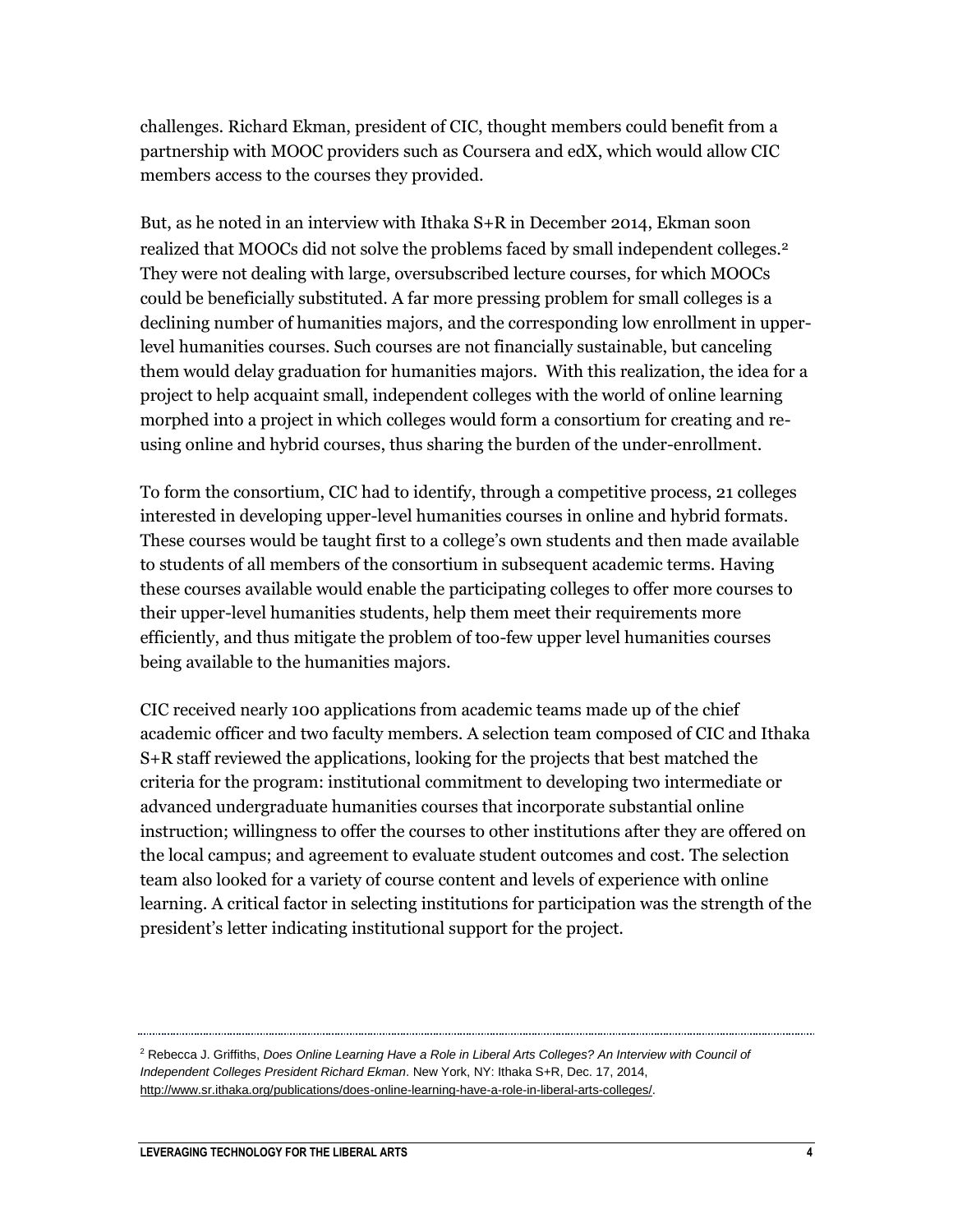The number of institutions applying for this program illustrated the wide interest in the development in online learning, as well as the trust the members have in CIC. CIC has an excellent track record for identifying programs of importance to the membership and for securing funding for projects that provide incentives to experiment with new approaches and pedagogical techniques. <sup>3</sup> The Consortium for Online Humanities Instruction provides yet another opportunity for members to work together to solve a common problem.

From CIC's perspective, this project allows for experimenting with online learning and providing an infrastructure that allows the group to learn together. Several faculty mentioned that as this is an experimental, grant-funded project, their more skeptical colleagues suspended judgment at least for a period of time. The project allows for gathering evidence that can be used to evaluate what students learned in the online courses and how faculty experienced planning and delivering the courses.

The project launched with a national workshop. It was especially helpful in giving faculty who were new to online teaching access to prominent national experts in online learning who offered useful advice about how to create successful online courses. CIC also mounted a project web site that includes tips and techniques specifically designed to help faculty new to online learning. The website also provides participants a discussion board to post questions and get help from their colleagues in real time.

As part of the project, Ithaka S+R was brought on to evaluate the results. Working with a small advisory group, Ithaka S+R staff created evaluation rubrics for the courses, and the staff of both Ithaka S+R and CIC also provided one-on-one consultations with faculty as they developed their course objectives and evaluation criteria. Many faculty observed that an unexpected outcome of the project was that they began to think more critically about the objectives and evaluation metrics for their face-to-face courses as well.

In addition to the initial national workshop, CIC and Ithaka S+R organized three regional workshops that allowed small groups of faculty and administrators to work with one another on problems they encountered in getting their courses launched. The small

<sup>&</sup>lt;sup>3</sup> For example, CIC has, with support from The Andrew W. Mellon Foundation, offered its member institutions the opportunity to be part of a Consortium on Digital Resources for Teaching and Research to improve teaching and learning, enhance faculty and student/faculty research, and streamline administrative capabilities through a uniform and costeffective system. Each institution in the Consortium will identify at least one collection that could be made more valuable and used more frequently if it were stored and shared via a networked solution. The members of the Consortium will convene once each year for three years to share ideas, collections, research projects, and teaching strategies. A longstanding initiative in Information Literacy in the Disciplines brings together chief academic officers, faculty, and librarians to help institutions move beyond information literacy in general education to information fluency in humanities majors.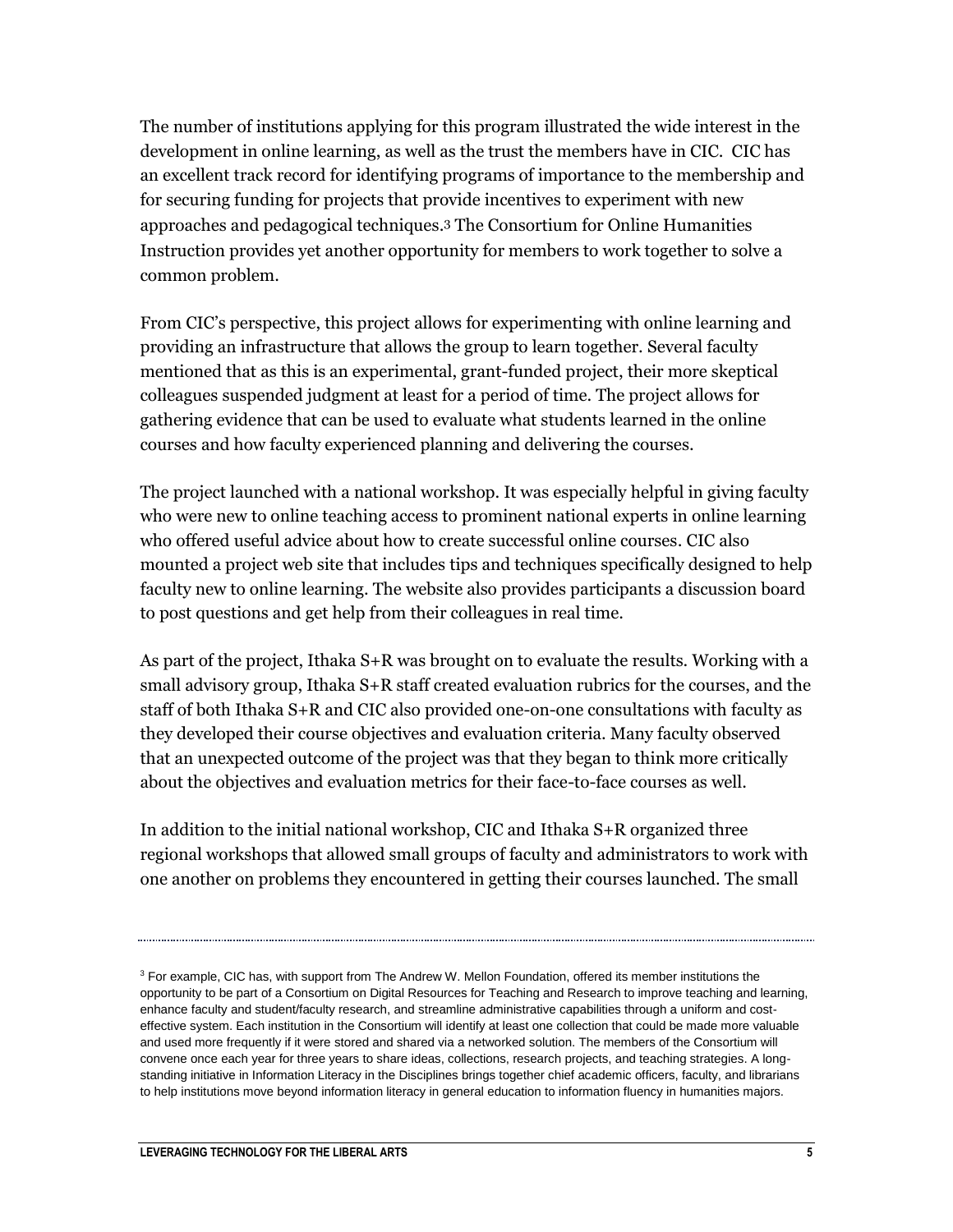groups allowed participants to get to know one another and to develop informal networks that became a good source of advice and counsel over the first year of the project.

Finally, CIC provided the institutions with support for the creation of the courses by providing modest stipends to cover the extra time required in transforming their current courses and creating new ones.

In effect, CIC became a trusted neutral party with overall responsibility for coordinating the project. Deliverables, deadlines, and reporting obligations became important motivators for the selected participants. There was a strong interest in successfully contributing to the Consortium. Several participants observed that as The Andrew W Mellon Foundation would be looking at the results, they were eager to make their best contributions to the project. Both CIC and Ithaka S+R staff served as mentors, cheerleaders, problem solvers, and consultants throughout the first year, largely because of their commitment to the success of the project.

### **Evidence of Impact**

One of the positive features of the project is that both qualitative and quantitative assessment have been built in from the outset. Ithaka S+R staff, charged with finding ways to measure results for the three goals established by the Consortium, worked with a small advisory group to determine the best ways to establish metrics in the three areas. Faculty in the Consortium made it clear that it was not enough to compare grades of online learners with grades of traditional learners. The group agreed on five types of evaluation data for looking at overall success of the Consortium:

- Instructor survey: Based on the Community of Inquiry survey instrument, which focuses on instructor presence, social presence, and cognitive presence;
- Instructor timesheets: Collected weekly to determine both course planning and design time and time spent in delivering the course;
- Student surveys: Administered for 32 courses to 209 students from both online and hybrid courses;
- Instructor scores on learning outcomes: Scores for 376 students on the learning objectives identified by each instructor for his/her own course
- Peer assessment scores: Scores on a four-point scale using a collaboratively developed rubric of two learning outcomes common to upper division humanities courses.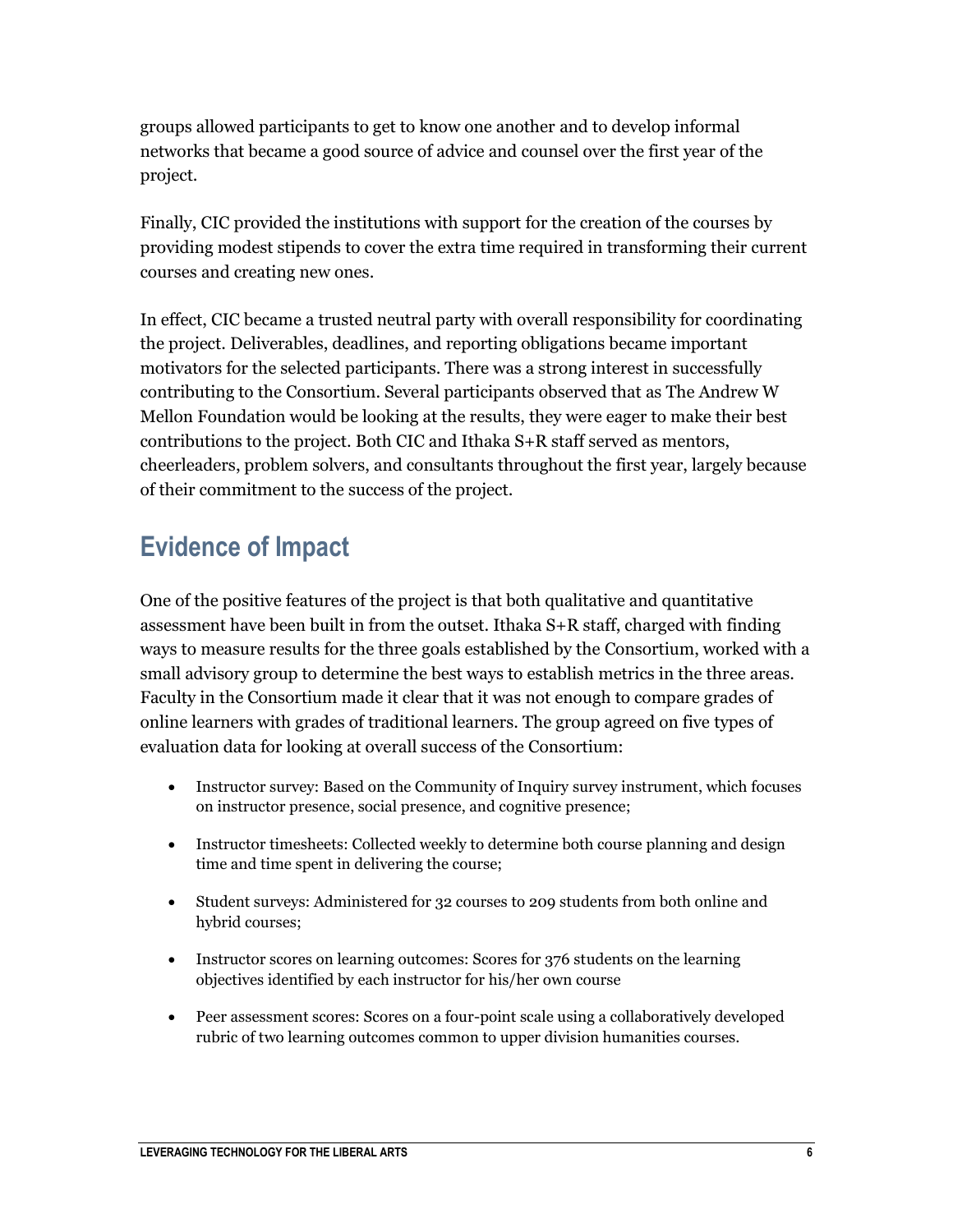One year into the Consortium, each institution has developed two online or hybrid courses and delivered them once to their own students.<sup>4</sup> Ithaka S+R has gathered and analyzed data on the results of these courses. The preliminary data gathered from these several sources were the subject of discussion at the August 2015 workshop for all Consortium participants.

The findings at the end of the first year suggest that the goal of building capacity was clearly met. In the spring semester, 41 online or hybrid courses were offered to students in the 21 colleges. Sixty-five percent of CIC Consortium courses had ten or fewer students, and nearly a quarter had fewer than six students. While some were online or hybrid versions of existing courses, 16 were entirely new courses. Nearly three-quarters of the instructors involved had little or no experience teaching online. In the Consortium, only one-third of the participants had significant prior experience of offering online courses to undergraduates.

Evidence of student learning is not as dramatic as capacity building, but for the most part, instructors believed that their students performed well in the online and hybrid courses. On a four-point scale, instructors gave their students an average of 3.17 on meeting learning objectives. Peer assessments of the student artifacts, however, earned an average score of 2.61. A rigorous comparison of the learning outcomes in online and hybrid courses versus traditional face-to-face courses was not possible because the assessment team did not have comparable data from traditional courses. Anecdotally, however, instructors believed that student learning in hybrid and online courses was about the same as learning in comparable face-to-face courses they had taught.

Students were almost evenly split in their views of how the hybrid and online courses compare: one-third rated them better, one-third rated them about the same, and onethird rated them worse. The most troubling result of the surveys is that both instructors and students expressed dissatisfaction with the level of social engagement and sense of community among students.

The third goal of increasing efficiency and reducing costs was not met in the first year, through there is every reason to believe that economic benefits will come as institutions begin to share courses with others in the Consortium. Many of the faculty had not taught an online course previously, and the learning curve for those faculty was steep. For the planning and design of online courses, about one-third of the faculty reported spending 30 hours or fewer; one-third reported between 30 and 80 hours; another one-third

<sup>4</sup> Trinity College and Connecticut College are on an accelerated schedule: they already shared a course in Russian literature during the spring 2015 semester because sophomore Russian majors frequently go aboard during the fall semester.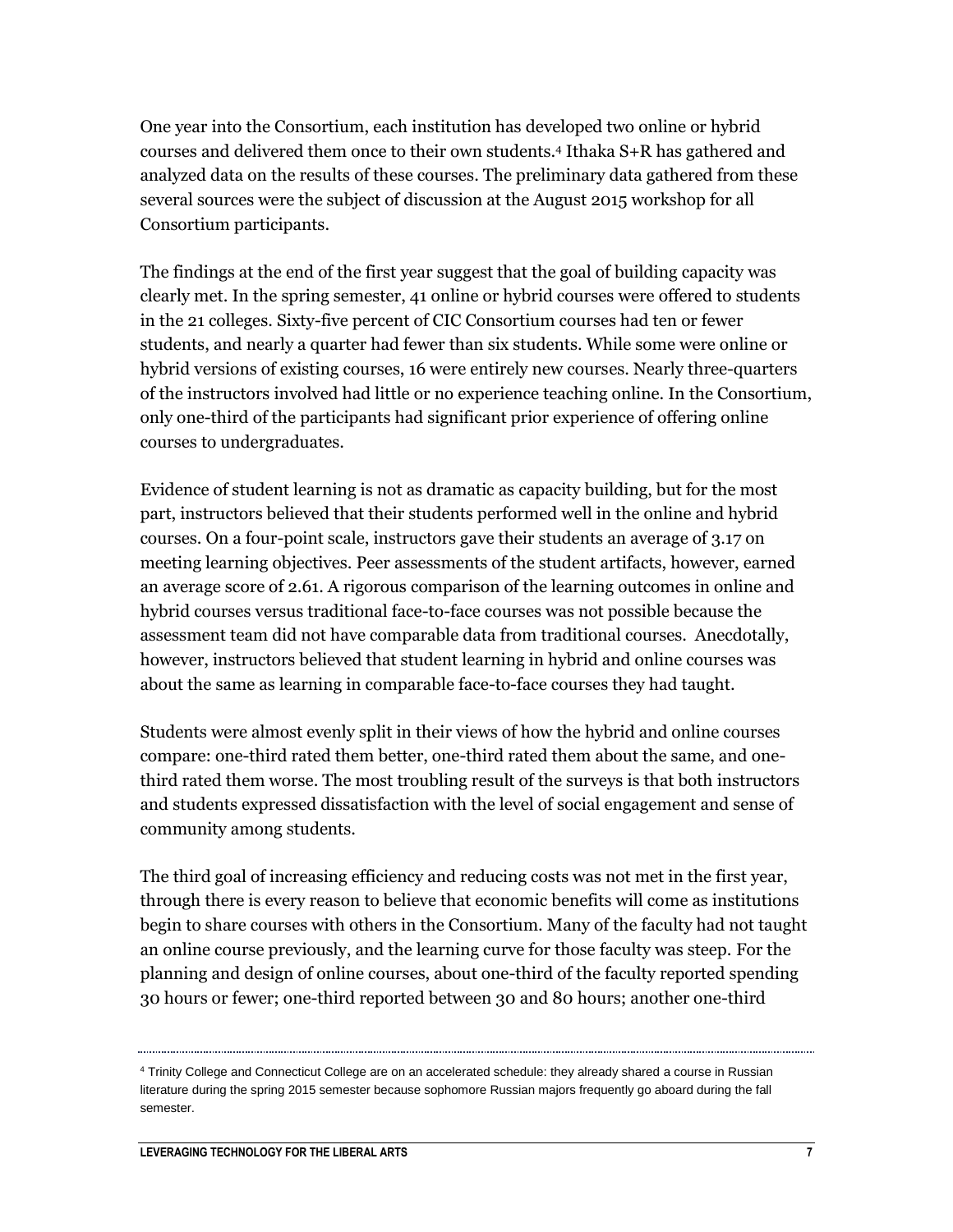reported more than 80 hours. Faculty reported spending, on average, fewer than 150 total hours on course delivery.

### **A Closer Look at Six Institutions**

The overall assessments are valuable for understanding the benefits and the challenges of CIC Consortium, but we wanted to take a closer look at actual institutions and people. We selected five projects (encompassing six institutions), and interviewed participating faculty and administrators about the process and the results for faculty and students of those institutions. We made on-campus visits to Moravian College and McDaniel College, and we conducted telephone interviews for Otterbein, Trinity, Connecticut, and Concordia Colleges.

We found evidence that the Consortium has been valuable for its contributions to faculty development, introduction to new technologies and teaching tools, new pedagogical approaches, and new ways to deal with very small departmental enrollments.

In several cases, faculty of the college had resisted any experimentation with online learning, because they believed it was at odds with the mission and purpose of a liberal arts learning environment or because they found the notion of online learning a threat to the existing faculty. However, we found evidence that the Consortium has been valuable for its contributions to faculty development, introduction to new technologies and teaching tools, new pedagogical approaches, and new ways to deal with very small departmental enrollments. We also found that presidential leadership was critical in making the Consortium work a priority.

#### *Faculty development*

All of the faculty members with whom we spoke indicated that they could have developed an online course on their own, but probably would not have done so, given the press of other obligations and lack of infrastructure at their institutions. Many of those who taught in the program were new to teaching online courses, and they particularly valued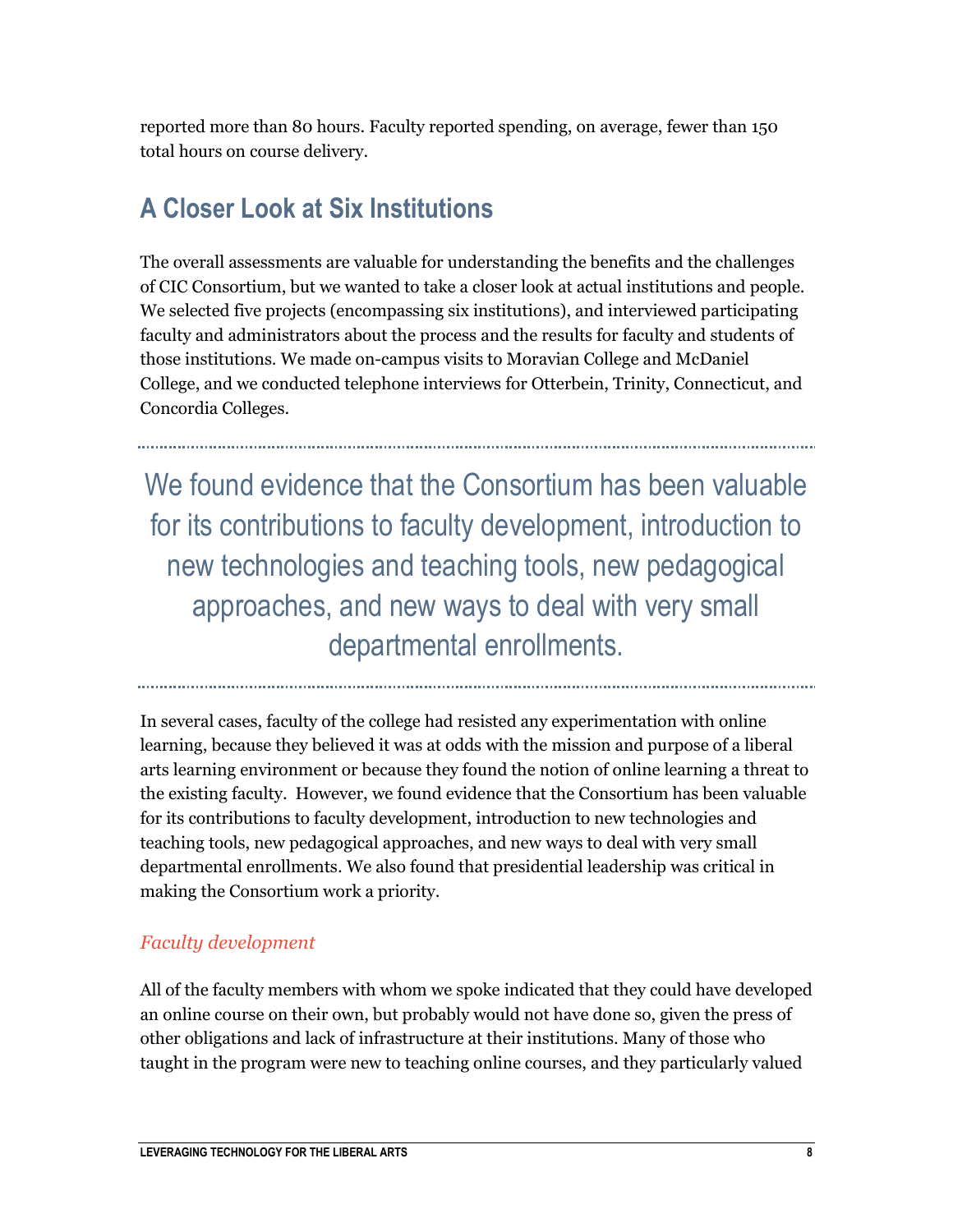the opportunity to interact with other members of the Consortium as they learned together about how to teach online.

The two professors from Moravian College used the opportunity to teach online as a way of educating themselves about the process. They were keenly aware of the skepticism on their campus that anything short of direct interaction with students would hinder learning, and they wanted to learn for themselves how online teaching would affect student learning. One of the professors at Moravian College mentioned that he saw this course and the time that he invested in it as assets that he will be able to use for the next four and five years.

The two McDaniel College faculty members participating in CIC project were eager to learn how online courses could work for their term-time undergraduates, having previously taught online courses during the summer. Both professors felt that their students could be engaged through online interactions, that learning was as effective if not better than in their face-to-face courses, and that the experience helped them improve their instructional practice.

One of the participating professors received the Teacher of the Year award at McDaniel's commencement ceremony last May. She told us that she considered the award to be particularly meaningful because of her involvement in online teaching. She believes that the rest of the faculty took particular note of her award, and she sees this as an opportunity to engage her colleagues in discussions about the advantages and challenges of teaching online courses.

A professor at Otterbein College took delight in the ways in which the electronic format changed the dynamics of her class. She felt that the fresh electronic format generated a new enthusiasm among her students; "and not just for the students . . . I was learning along with them, for it was new to me, as well." She also noted how important the Consortium workshops had been in introducing her to new technologies, software, and pedagogical approaches.

#### *Introduction to new technologies and teaching tools*

One of the Moravian faculty members mentioned that participating in this program has allowed her to have a clearer vision of what she knows and does not know about online learning technologies. She was very excited about an application called *BlueJeans*, an online video conference program, which she had recently learned about and had tried out in her class. She said that the regional workshops hosted by CIC were responsible for her introduction to a wide variety of teaching tools that were, before then, unknown to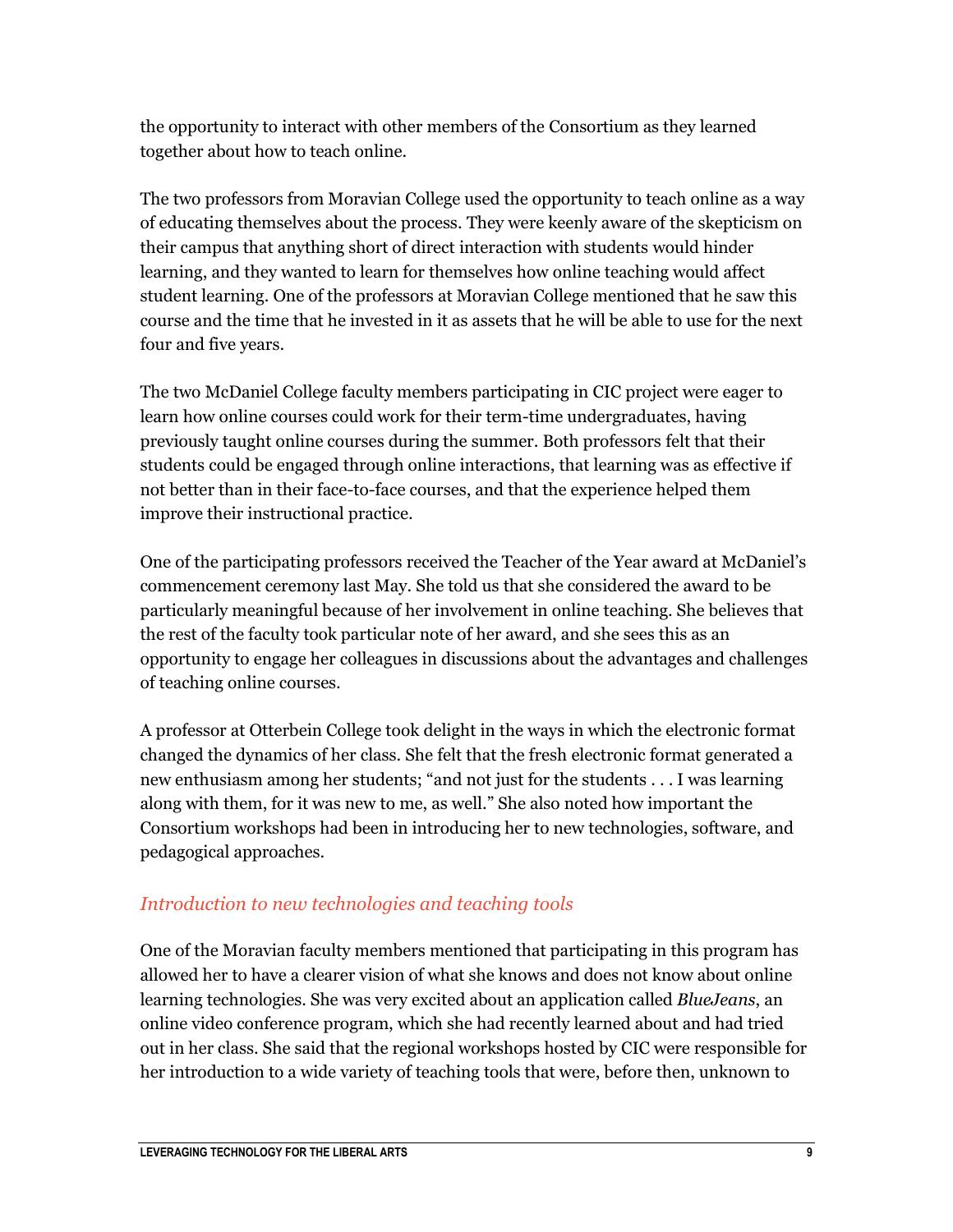her. The other faculty member at Moravian College spoke fondly about how "Google Communities" revolutionized the way he taught.

One of the professors at Connecticut College noted that video conference and other communication tools were particularly interesting to use in the context of her Russian literature course, which was offered jointly with a professor from Trinity College. She noted that the technology facilitated authentic communicative interactions between students who don't know one another, which increased their engagement with and mastery of the language.

A professor at Concordia College noted that the best thing about being part of CIC project is that in the workshops that brought participants together, he met many others who introduced him to new techniques and approaches that were extremely helpful. "They pushed me to try new things," he said.

#### *Closer relationships*

The two Moravian faculty members were pleasantly surprised to learn that the intimacy that develops in the classroom could also be developed in an online course. One professor was impressed by the level of intimacy she experienced while leading a synchronous, online, religion class because individuals were joining the class from their homes, and pets and family members became part of the context for the course. She mentioned that she learned more about students she had taught previously through the online course than in the face-to-face courses.

#### *Innovative solutions to low enrollments and small departments*

A German professor at Concordia College was eager to participate in the project when he first learned of it, because it offered an opportunity to increase enrollment in his small department. His college is concerned about enrollment generally, so he knows that very small departments are vulnerable. He hoped that other colleges in similar situations would see the value of combining forces to keep foreign language instruction a viable part of the small college experience.

[One professor] hoped that other colleges…would see the value of combining forces to keep foreign language instruction a viable part of the small college experience.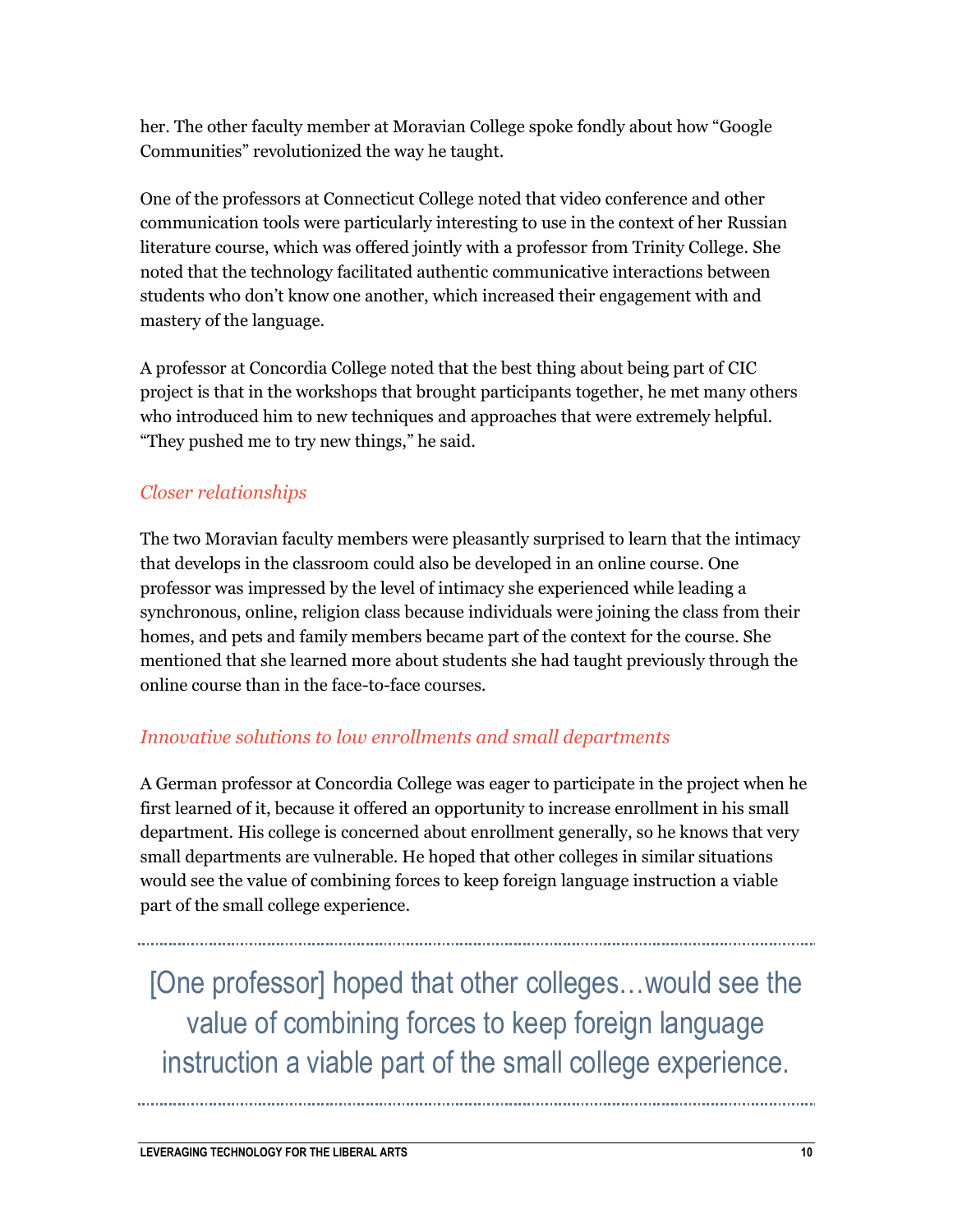Trinity College and Connecticut College formed a unique collaboration in the context of this project. These two institutions also tried to address the dilemma of foreign language instruction in small colleges. Faculty at both institutions had been strained in their attempt to cover high-quality, four-year Russian language programs with only two fulltime Russian faculty in each institution and very few Russian majors. The two campuses, approximately one hour apart by car, are part of a library consortium but had not previously tried to collaborate on an academic program. They found the CIC project provided a wonderful opportunity to get to know each other and work together, especially since their course offerings were similar. For one course, two faculty, one from each institution, together developed and designed an upper-level Russian course.

### *Presidential leadership*

In all six institutions, it was the interest of the president that explained the college's willingness to participate in the program. In some cases, the president was new, and experimenting with online learning fit into his/her plan to make greater use of technology.

The presidents were able to make use of an externally funded pilot project to test some assumptions and examine results. The new president of Moravian College greeted the announcement of CIC project with enthusiasm, as he had recently made the institution an "Apple campus." Having mandated that every student and faculty member be equipped with a Mac Book and an iPad, he saw this as an opportunity to further encourage faculty to use the technology to develop curricular innovation.

In some cases, the presidents simply decided that it was important for their institutions to participate, so they reached out to faculty likely to be interested and encouraged them to develop online or hybrid courses that could be put forward by their college. In other cases, presidents polled faculty to determine if they could find interested faculty who would help develop an institutional proposal.

### **Challenges**

"It is an experiment" is the mantra of both CIC staff and the participants in the Consortium. For CIC, the project provided an opportunity for 21 independent colleges to experiment with online learning so that all of CIC members could learn more. For the participating institutions, the experimental nature of the program made it possible to test online learning without making a commitment to wholesale change. It was an opportunity to learn more before making decisions that had broad implications.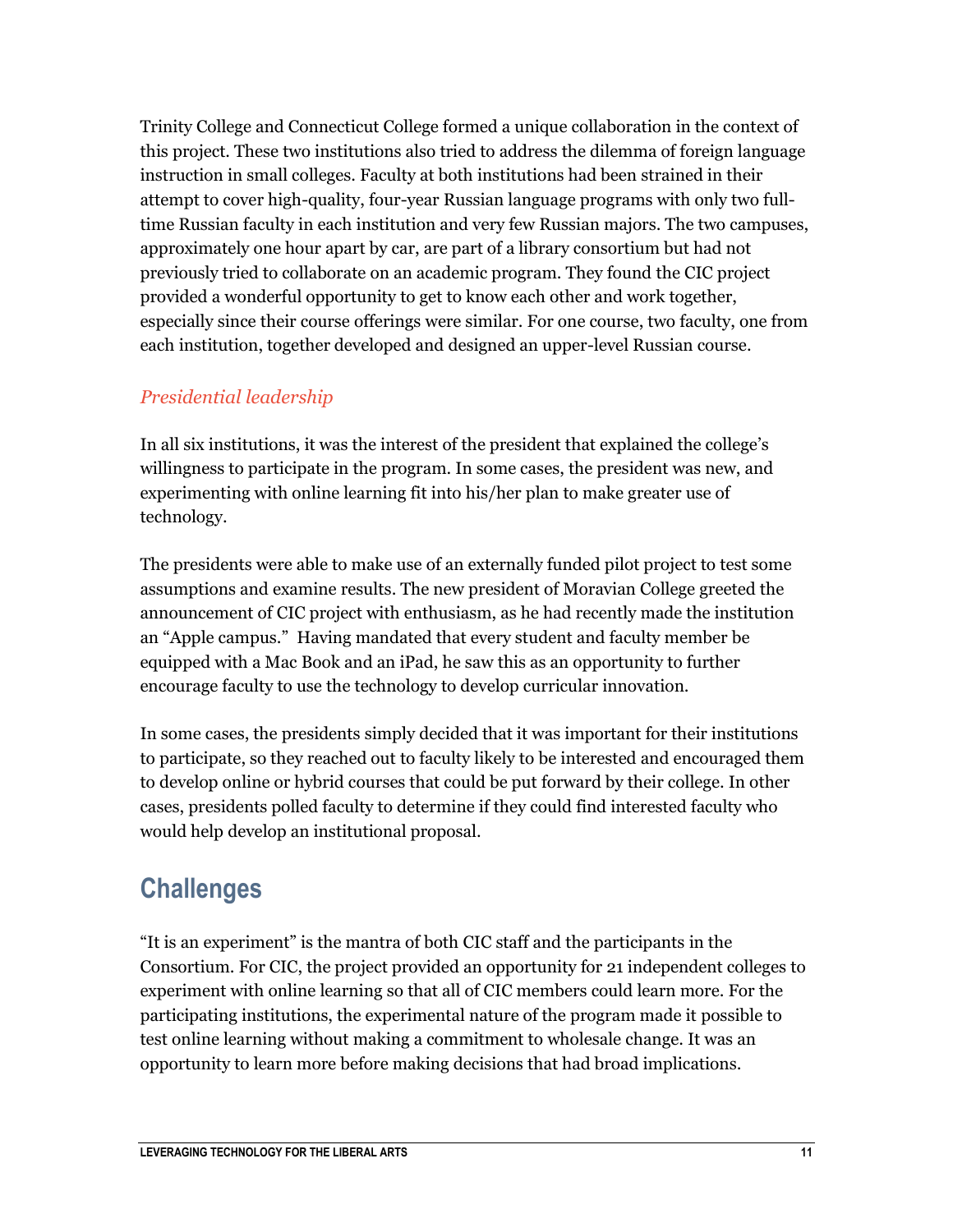## For the participating institutions, the experimental nature of the program made it possible to test online learning without making a commitment to wholesale change.

The project is funded for only two years. One of the important decisions that the group must now make concerns the ultimate fate of the Consortium. Up until now, the members have been able to ignore details that will need attention should the project continue. For example, the institutions agreed that no money would change hands while the project is ongoing, thereby simplifying many of the processes that will necessarily have to be addressed if the program extends. Since many of the presidents have embraced this project because they face enrollment pressures, and they hope that online courses will allow them to increase access to new students, they will be interested in finding ways to share revenue from course enrollments.

Furthermore, if the Consortium continues, it will face all the normal challenges that arise when several independent entities take collective action. Academic calendars are not synchronized— breaks come at different times—making it difficult for students in different schools to proceed through a course together. The colleges have their own rules pertaining to transfer credits from other institutions. The support mechanisms libraries, IT organizations, and student services offices—vary greatly from one institution to another. The participating schools use a variety of learning management systems, and it would be quite difficult to coordinate the course offerings through a single system. For the time being, it is the student's responsibility to learn to use the learning management system for each course. But the question looms: How can consortial students be assured of having equal access to resources to help them?

Expedient decisions have made it possible to carry out the experiment. Going forward, CIC will need to decide if it wishes to (or is able to) incorporate Consortium management into its portfolio of services. As one small example, CIC used some of the grant funds for the Consortium to build a web site meant to serve as a community space and resource for best practices and community advice to support the participants. Even though CIC invested considerable time and effort into building this web site, it has had limited value for the participants. While most faculty said they were interested in following posts to the site, relatively few faculty actually contributed to it. Faculty in small independent colleges have heavy teaching loads, and all are concerned about the pressure of time. Faculty who had received training on their own campuses in delivering online courses were better prepared than others for taking part in this project. CIC tried to equalize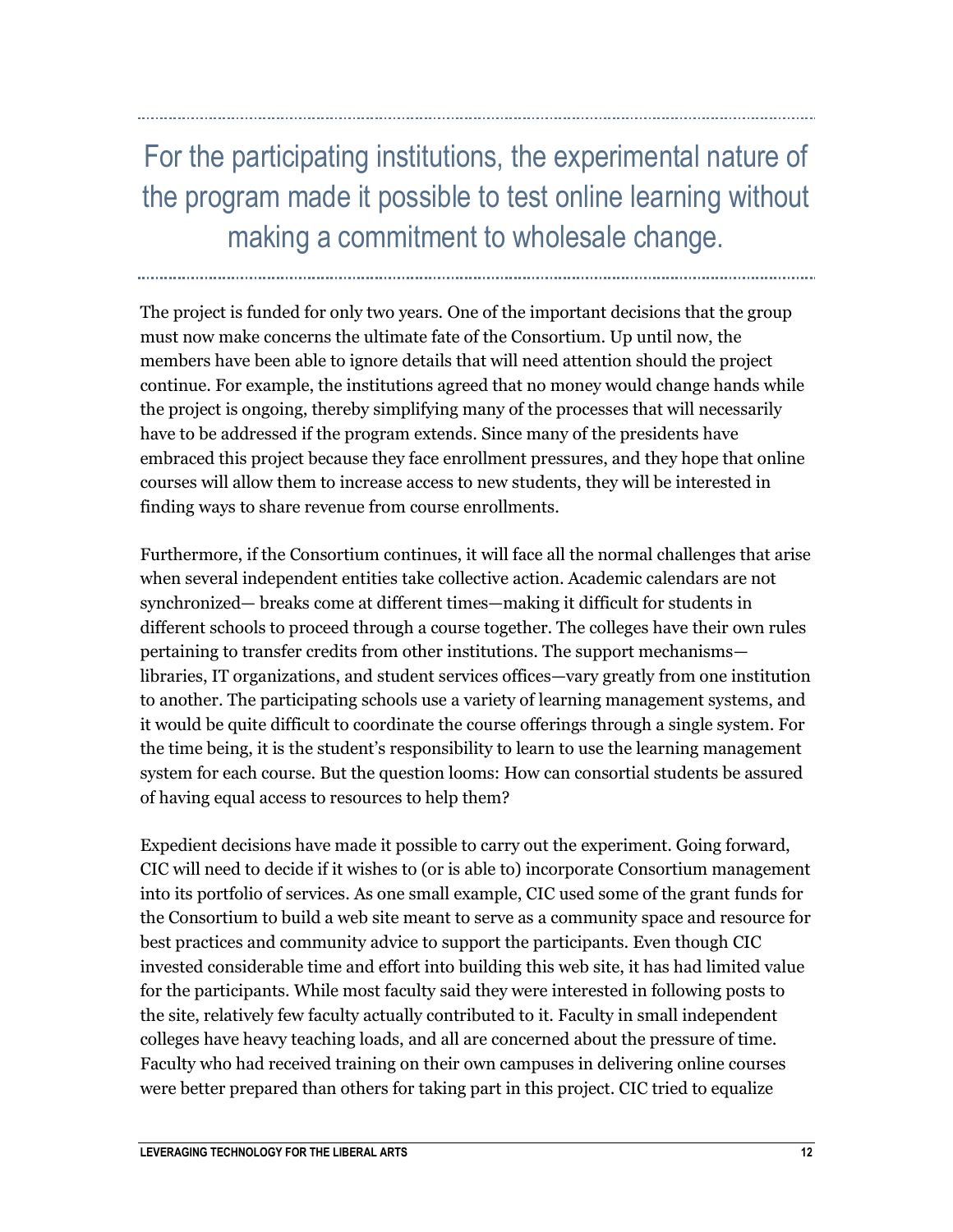faculty support by providing web-based resources, but it is still a challenge on many campuses. If the Consortium continues in the future, CIC will have to find better ways to support the members.

Governance of the Consortium, an issue that has been successfully sidestepped up until now, will become an important factor. Participating institutions have agreed for the period of the grant that all courses will be accessible to all students in the Consortium. This will undoubtedly become a problem in the long term if Consortium courses compete with locally-offered courses. All of the institutions are faced with enrollment challenges, and faculty will not be pleased to see prospective students on their campuses going elsewhere for courses. There are also concerns about quality control. Faculty in these institutions now have nearly complete control over the courses that are offered on their campuses. Can they be assured of having some say in which courses will be available to their students? Independent colleges take a lot of pride in the coherence and care of the curriculum, and losing control of the quality will almost certainly become a faculty issue.

While everyone has agreed temporarily to the principle of no money changing hands, issues such as tuition payments will soon emerge as important to the institutions offering the courses. The Consortium, if it continues, will have to develop a payment structure or some other form of reciprocity. New partners would undoubtedly want to participate, and membership criteria would need to be developed. In other words, a successful grantfunded project would have to be turned into a sustainable business operation, something that takes time and attention.

### **Conclusion**

CIC, through the Mellon-funded Consortium for Online Humanities Instruction, provided an opportunity for its members to experiment with online learning. For reasons of economy and for reasons related to meeting students' expectations, colleges need to know more about what works and what does not. The Consortium became a ready-made testbed that came with modest faculty incentives to participate. CIC served as a broker and a facilitator for 21 institutions to see for themselves what is involved.

Many faculty found opportunities to try something new—to develop a course that they thought students would enjoy taking. The objective to create more courses for upperlevel humanities students has been met admirably. If the Consortium develops, and if cost containment is to receive more attention, academic leaders will have to be more stringent about online courses being true replacements for required courses.

The Consortium has also provided a highly beneficial professional development opportunity for faculty. Most of the instructors who participated in the first year of the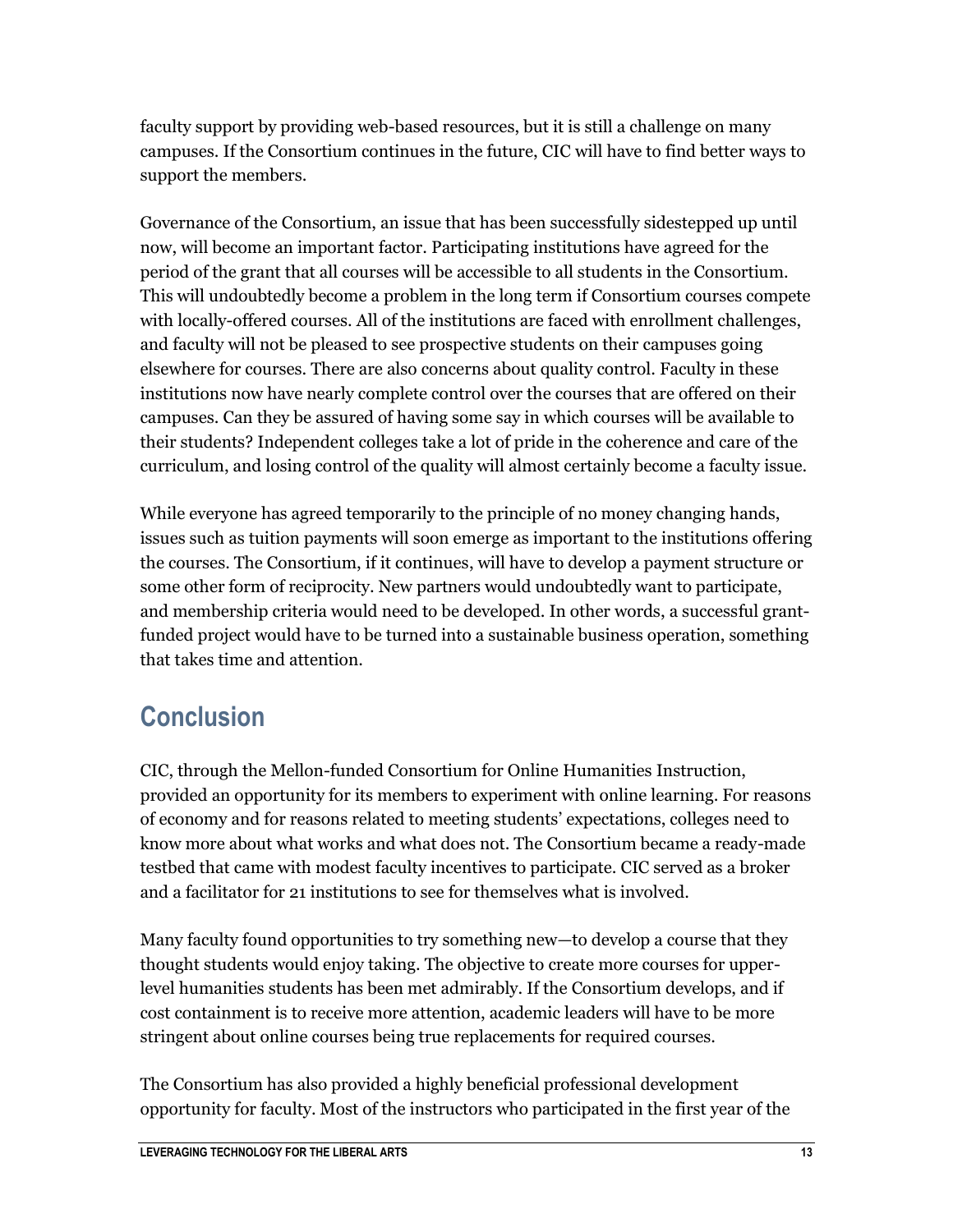program had little or no experience in online teaching. The Consortium has given them a reason to get involved. Faculty interviewed for this case study went into considerable detail about the concerns faculty on their campuses have about online learning, with many believing that the technology will replace the instructor. Faculty who developed online courses for this program realized that the instructor is still a vital part of the educational process, but they found the technology to be supportive of their roles. Many of them think that their experience with the Consortium can be used to ameliorate faculty concerns on their own campuses.

### The Consortium has also provided a highly beneficial professional development opportunity for faculty.

Student engagement is one of the benefits faculty cite of working at a small, independent college. Faculty take great pride in the personalized attention their students receive. Early on, faculty who had not taught online or hybrid courses were concerned that student engagement would be diminished. After one semester's worth of experience, some faculty and some students remain concerned about this. While some faculty have found ways to build student engagement into online learning experiences, this topic continues to be a challenge.

The cost question has been most difficult to address. Faculty have been clear that they understand the need to contain costs, but they are not interested in being part of a program that reduces the number of instructors. This will continue to be a challenge, but administrators are increasingly determined to find ways to reduce the cost of a college education so that more students have access to higher learning. This CIC initiative has been enormously successful in introducing faculty to new ways of teaching and in giving students more options in their educational programs. The issue of cost has been part of the program from the beginning, and there is every reason to think that it will receive more creative attention as members of the Consortium take up questions about continuing as a group to share courses.